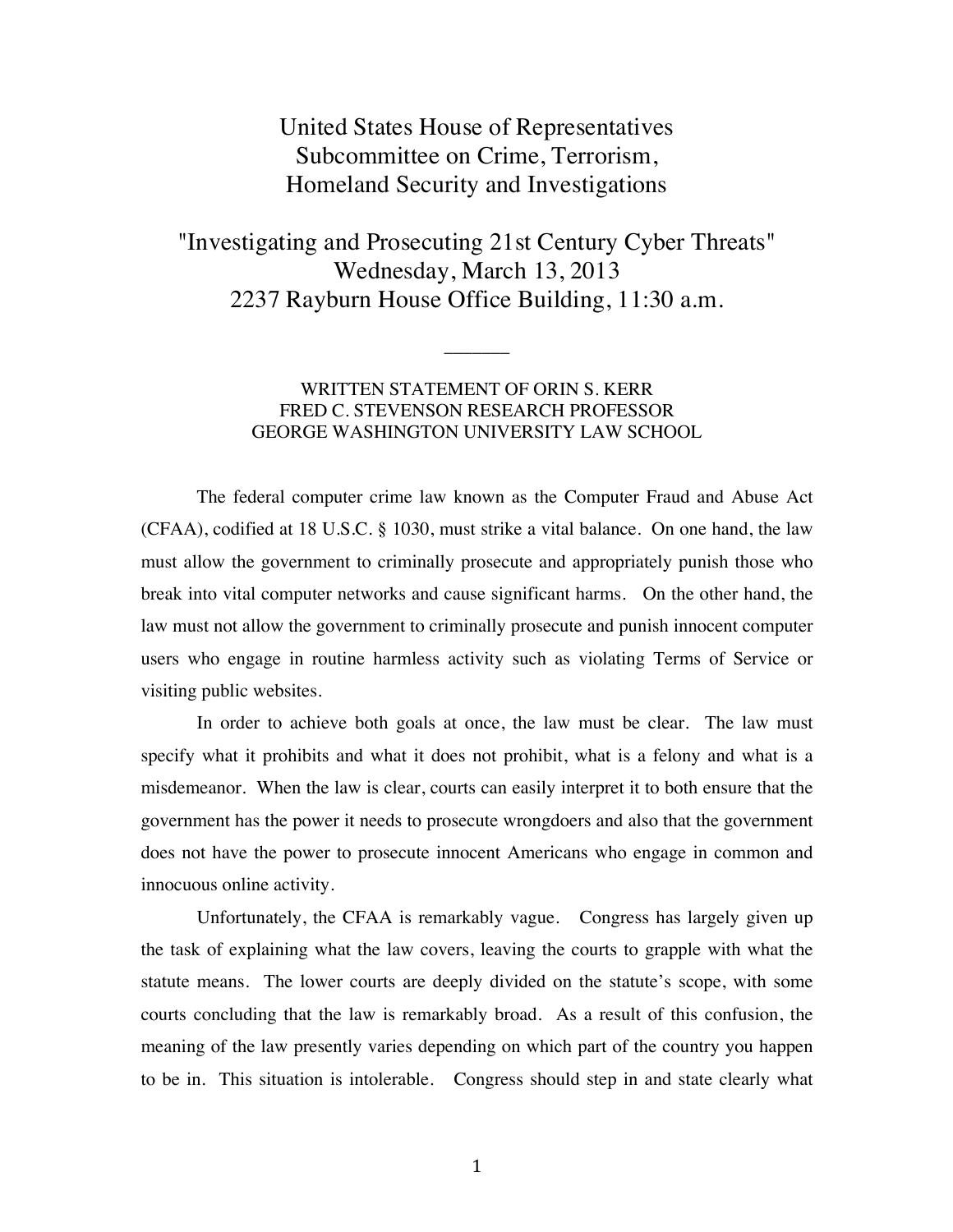harmful conduct Congress wants to prohibit with the force of federal criminal law. Clarity will ensure that both of the essential goals of the CFAA can be satisfied at once: The law should both punish what should be punished and ensure that innocent conduct is not criminalized.

In my written testimony, I will begin by briefly addressing my experience with the CFAA. I will then explain the broadest and most important provision of the CFAA, and then will then explain how courts have interpreted the most important aspects of the statute. I will conclude by offering my views on how the CFAA should be amended.

## **I. My Experience With the CFAA**

Before I begin, let me briefly explain my experience with the CFAA. I have worked with the CFAA at various times in the capacity of prosecutor, legal scholar, and defense attorney. I first began studying the Computer Fraud and Abuse Act in 1998, when I joined the Computer Crime and Intellectual Property Section in the Criminal Division of the United States Department of Justice. From 1998 to 2001, I assisted in the investigation and prosecution of many CFAA cases as a Justice Department Trial Attorney and as a Special Assistant U.S. Attorney in the Eastern District of Virginia.

In 2001, I joined the faculty at George Washington University Law School. Since that time, I have authored a chapter of a law school casebook on the CFAA, and I have taught the law of the CFAA in a course on computer crime law. *See* Orin S. Kerr, Computer Crime Law (Thomson-West 3nd ed. 2013). I have also written two law review articles about the Act. *See* Orin S. Kerr, *Vagueness Challenges to the Computer Fraud and Abuse Act*, 94 Minn. L. Rev. 1561 (2010); *Cybercrime's Scope: Interpreting "Access" and "Authorization" in Computer Misuse Statutes,* 78 NYU L. Rev. 1596 (2003).

Finally, I have worked and continue to work as a defense attorney in CFAA cases on a *pro bono* basis to try to block the expansive readings of the Act that are the subject of my testimony. My written testimony draws from all of these experiences, although of course it is made entirely in my personal capacity.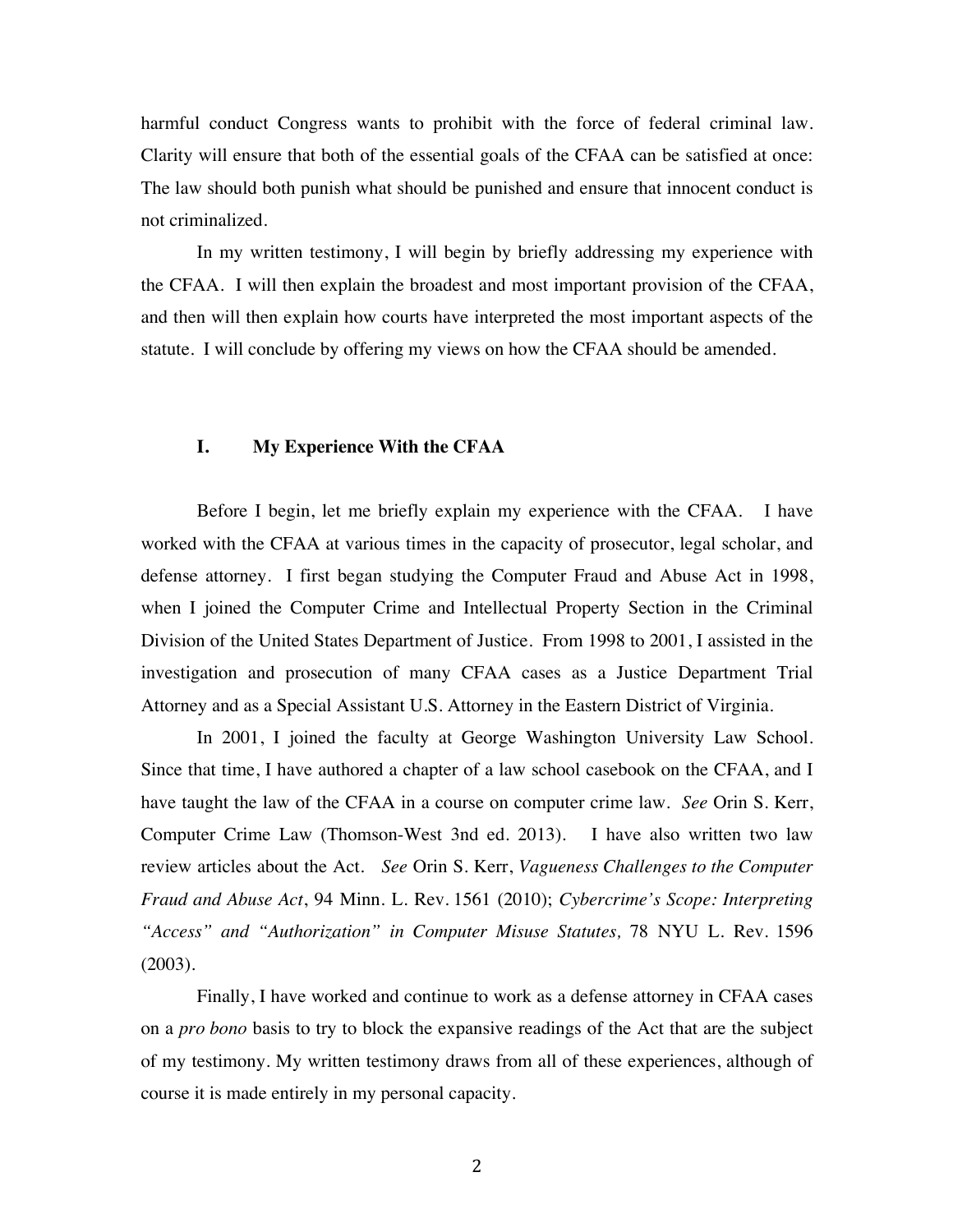### **II. The Broadest Section of the CFAA, 18 U.S.C. § 1030(a)(2)(C).**

The CFAA is essentially a computer trespass statute. It prohibits trespassing on to a computer much like a trespass statute punishes trespassing onto physical land. The CFAA contains a number of different crimes, but the best way to understand the statute is to focus on its broadest section, 18 U.S.C.  $\S$  1030(a)(2)(C). This provision punishes whoever "intentionally accesses a computer without authorization or exceeds authorized access, and thereby obtains . . . information from any protected computer." We can break this federal crime into its three elements as follows:

- (1) Intentionally accesses a computer without authorization or exceeds authorized access
- (2) Obtains information
- (3) From a protected computer

Critically, elements (2) and (3) will be satisfied in most instances of routine computer usage. Element (2), the requirement that a person "obtains information," is satisfied by merely observing information. *See, e.g., United States v. Tolliver*, 2009 WL 2342639 (E.D. Pa. 2009) (citing S. Rep. No. 99-432 at 2484 (1986)). The statute does not require that the information be valuable or private. *Any* information of *any* kind is enough. Routine and entirely innocent conduct such as visiting a website, clicking on a hyperlink, or opening an e-mail generally will suffice.

Element (3) is easily satisfied because almost everything with a microchip counts as a protected computer. The device doesn't need to be what most people think of as a "computer," and it doesn't need to be connected to the Internet. Consider the relevant definitions. Under 18 U.S.C.  $\S$  1030(e)(1), a "computer" is defined as:

an electronic, magnetic, optical, electrochemical, or other high speed data processing device performing logical, arithmetic, or storage functions, and includes any data storage facility or communications facility directly related to or operating in conjunction with such device, but such term does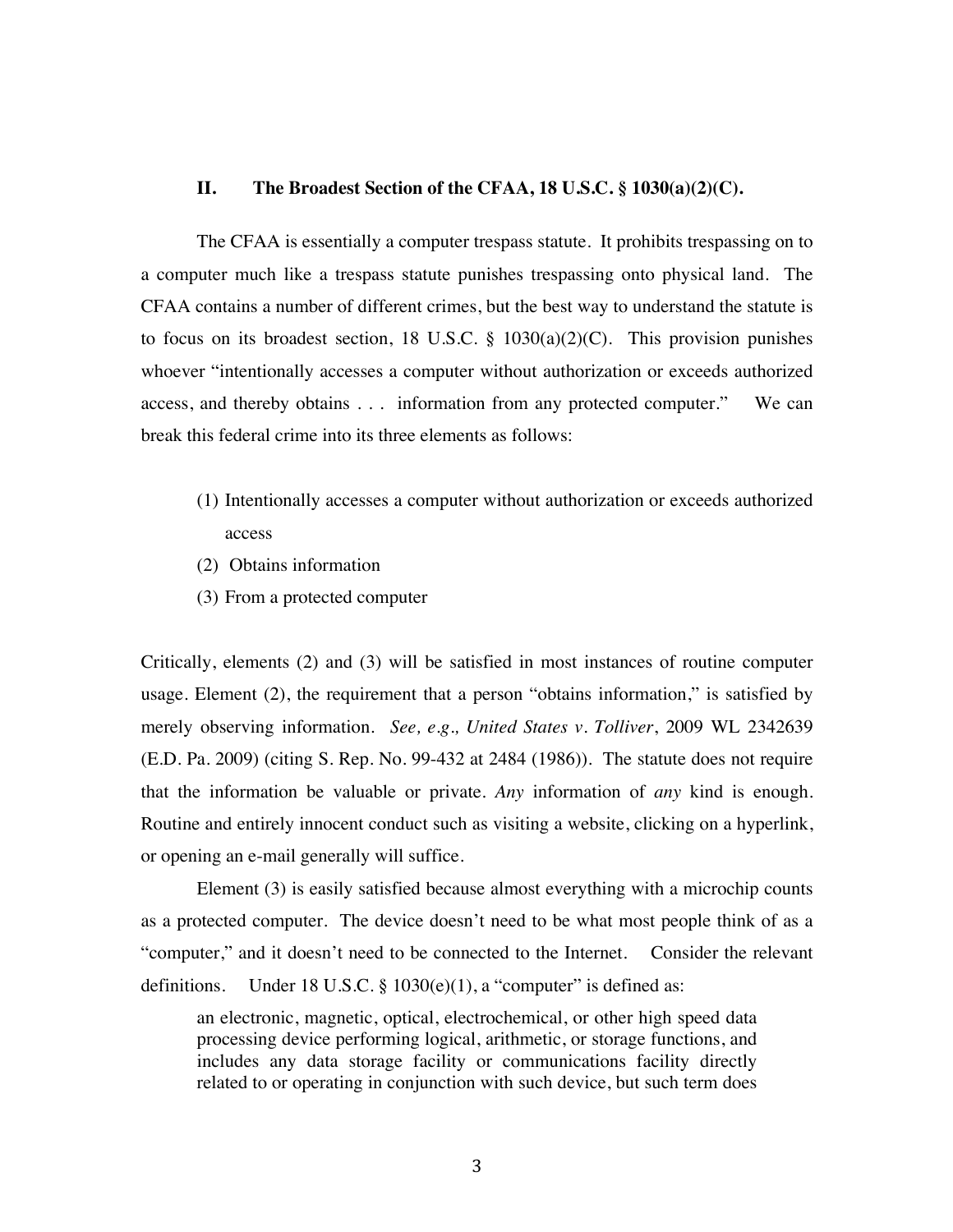not include an automated typewriter or typesetter, a portable hand held calculator, or other similar device[.]

This definition "captures any device that makes use of a electronic data processor." *United States v. Kramer*, 631 F.3d 900, 902 (8th Cir. 2011). Indeed, the Justice Department has argued that any "electronic, magnetic, optical, [and] electrochemical" data processing device is included, whether or not it is "high speed." *Id*. at n.3. Given that many everyday items include electronic data processors, the definition might plausibly include everything from many children's toys to some of today's toasters and coffeemakers.

The statutory requirement that the computer must be a "protected" computer does not provide an additional limit. In 2008, Congress amended the definition of "protected" computer to include any computer "used in or affecting interstate or foreign commerce or communication." 18 U.S.C. § 1030(e)(2)(B). In federal law, regulation that "affects interstate or foreign commerce" is a term of art: It means that the regulation shall extend as far as the Commerce Clause allows. *See Russell v. United States*, 471 U.S. 858, 849 (1985). Under the aggregation principle of *Gonzales v. Raich*, 545 U.S. 1 (2005), this appears to include all computers, period. As a result, every computer is a "protected" computer.

Because elements (2) and (3) are so extraordinarily broad, liability for federal crimes under 18 U.S.C.  $\S$  1030(a)(2)(C) hinges largely on the first element: What does it mean to access a computer without authorization or to exceed authorized access? Unfortunately, courts have not settled on clear answers to these questions. The terms "access" and "without authorization" are not defined by the CFAA. The phrase "exceeds authorized access" is a defined term, but the definition is largely circular. That phrase is defined in 18 U.S.C. § 1030(e)(6):

the term "exceeds authorized access" means to access a computer with authorization and to use such access to obtain or alter information in the computer that the accesser is not entitled so to obtain or alter.

Under this definition, conduct exceeds authorization if it exceeds entitlement. But this merely restates the problem: What determines entitlement? Unfortunately, the statute doesn't say. Because these key phrases are either undefined or defined poorly, judicial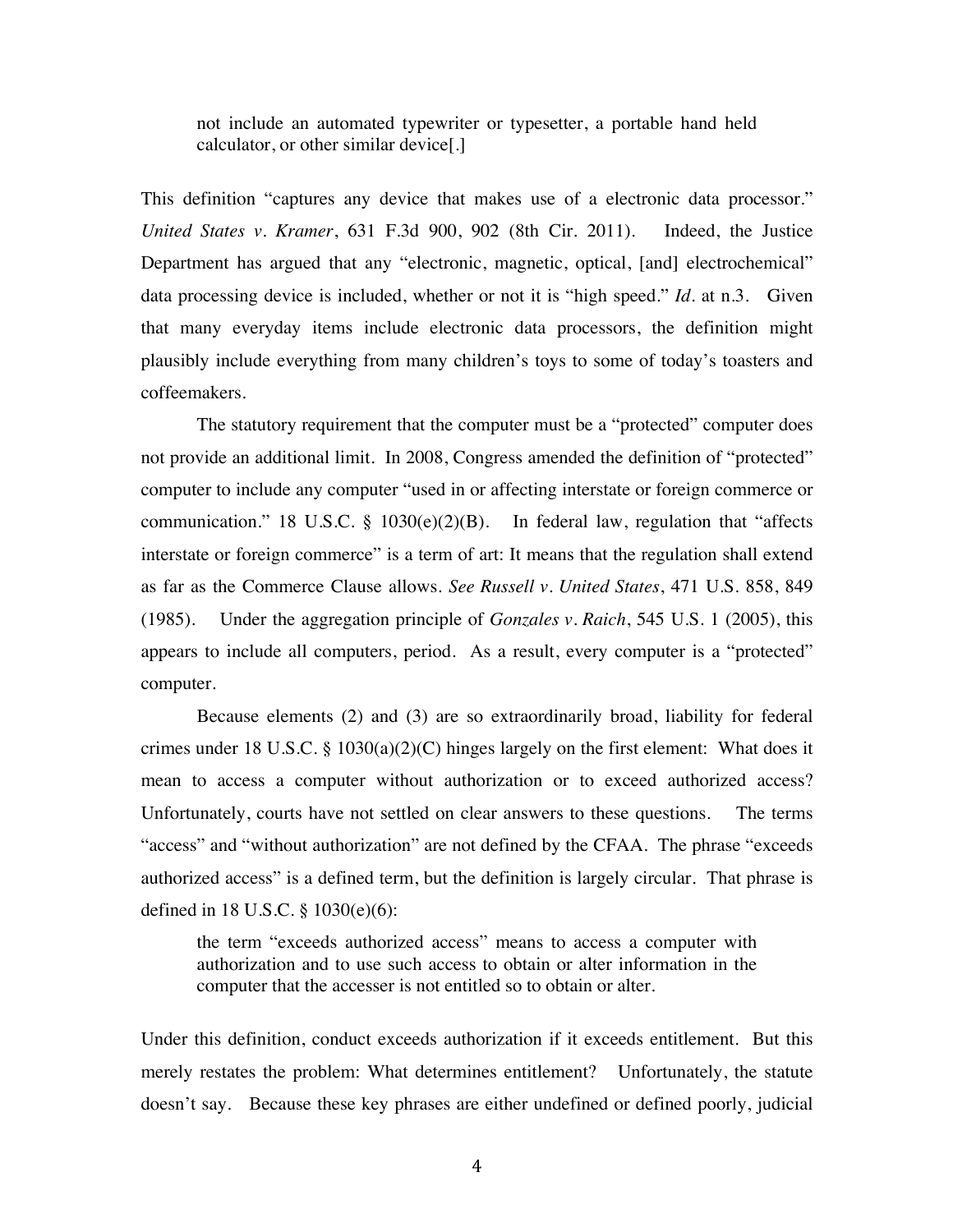interpretations of "access without authorization" and "exceeds authorization" are surprisingly murky. The next two sections will focus on how courts have interpreted these two terms.

#### **II. The Meaning of "Access Without Authorization"**

The two most important precedents on the meaning of "access without authorization" are *United States v. Morris*, 928 F.2d 504 (2d Cir. 1991), and *Pulte Homes, Inc. v. Laborers' International Union Of North America*, 648 F.3d 295 (6th Cir. 2011). These two cases indicate that a person accesses a computer without authorization when that person bypasses some kind of password gate or code-based restriction to gain access to a computer.

In *United States v. Morris*, 928 F.2d 504 (2d Cir. 1991), the Second Circuit held that sending out an Internet "worm" had accessed victim computers without authorization by gaining access to them in unauthorized ways. The Second Circuit identified two specific ways that accessing the victim computers was without authorization. The first way was gaining access to a computer by guessing a password that controlled accessed to that computer. This makes sense: Guessing a password is something like picking a physical lock, and using a stolen password is something like making a copy of the key and using it without the owner's permission. The second way identified by the *Morris* court to access a computer without authorization is by exploiting a security flaw in a program to gain access in a way contrary to the program's "intended function." The basic idea is that if a program has a security flaw that enables an outsider to gain access to the computer based on an unintended effect of that program, then the access is not authorized. For a physical analogy, imagine a burglar breaks in to a home by finding a window that has accidentally been left open. The entrance would be without authorization because the homeowner did not intend to allow individuals to enter his home through the window.

The second case, *Pulte Homes, Inc. v. Laborers' International Union Of North America*, 648 F.3d 295 (6th Cir. 2011), provides a helpful bookend to *Morris*. *Pulte Homes* was a civil case involving a lawsuit by a company involved in a labor dispute against a union. According to the complaint, the union hired an auto-dialing service to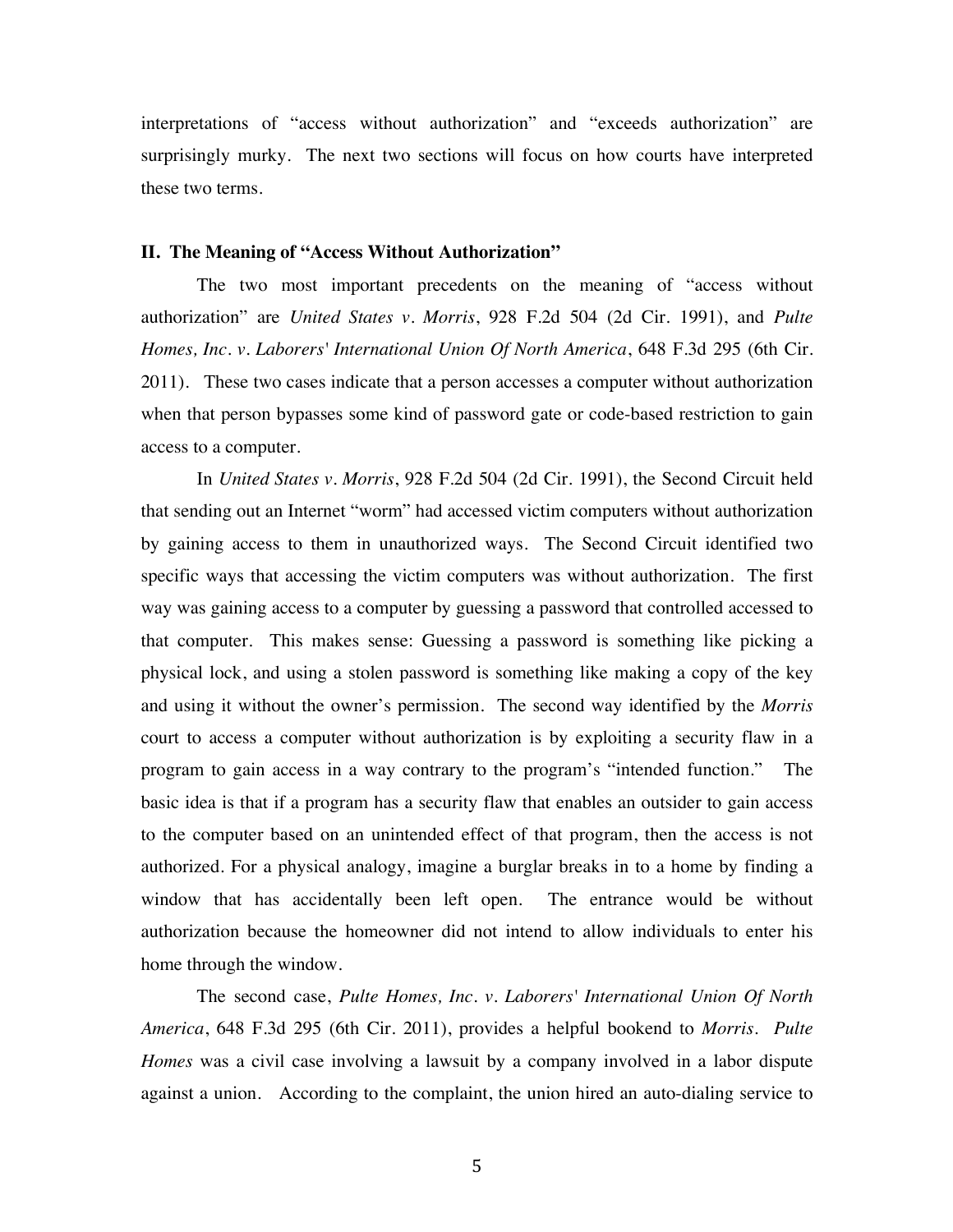place thousands of calls to clog access to the phone system of the company. The company claimed that this constituted an "access without authorization" of the company's computers. The Sixth Circuit disagreed. According to the Sixth Circuit, the difference between access without authorization and exceeds authorized access is that a person who accesses a computer without authorization has no rights at all to access that computer. The company's communications system could not have been accessed without authorization, the court held, because it was an unprotected public means of communications. The company "allows all members of the public to contact its offices and executives," and does not require "a password or code to call or e-mail its business." "[L]ike an unprotected website," the Sixth Circuit explained, the company's "phone and e-mail systems were open to the public, so [everyone] was authorized to use them." *Id.* at 303-04.

*Morris* and *Pulte Homes* thus offer a relatively clear answer to the meaning of "access without authorization," at least in the networked setting when a user accesses a computer over a remote network. Under those two cases, a person accesses a computer without authorization when that person bypasses some kind of password gate or codebased restriction to gain access to the computer.

Importantly, however, even this relatively clear standard does not answer how the concept of "access without authorization" applies outside the network setting. For example, imagine a person has a laptop computer in a locked room, and someone breaks the lock and enters the room to use the computer. Alternatively, imagine *A* borrows *B*'s laptop with *B*'s permission; later on *B* changes his mind and tells *A* that *A* can no longer use it; and *A* uses it anyway. Are these acts "access without authorization" prohibited by the CFAA? At this point, the answer is unclear. *Cf. Int'l Airport Ctrs., LLC v. Citrin*, 440 F.3d 418 (7th Cir. 2006) (concluding that an employee who accesses his employer's laptop computer while breaching the employee's duty of loyalty accesses the computer "without authorization.")

#### **III. The Meaning of "Exceeds Authorized Access"**

If the meaning of "access without authorization" is relatively clear, the same cannot be said for the meaning of "exceeds authorized access." Courts have struggled to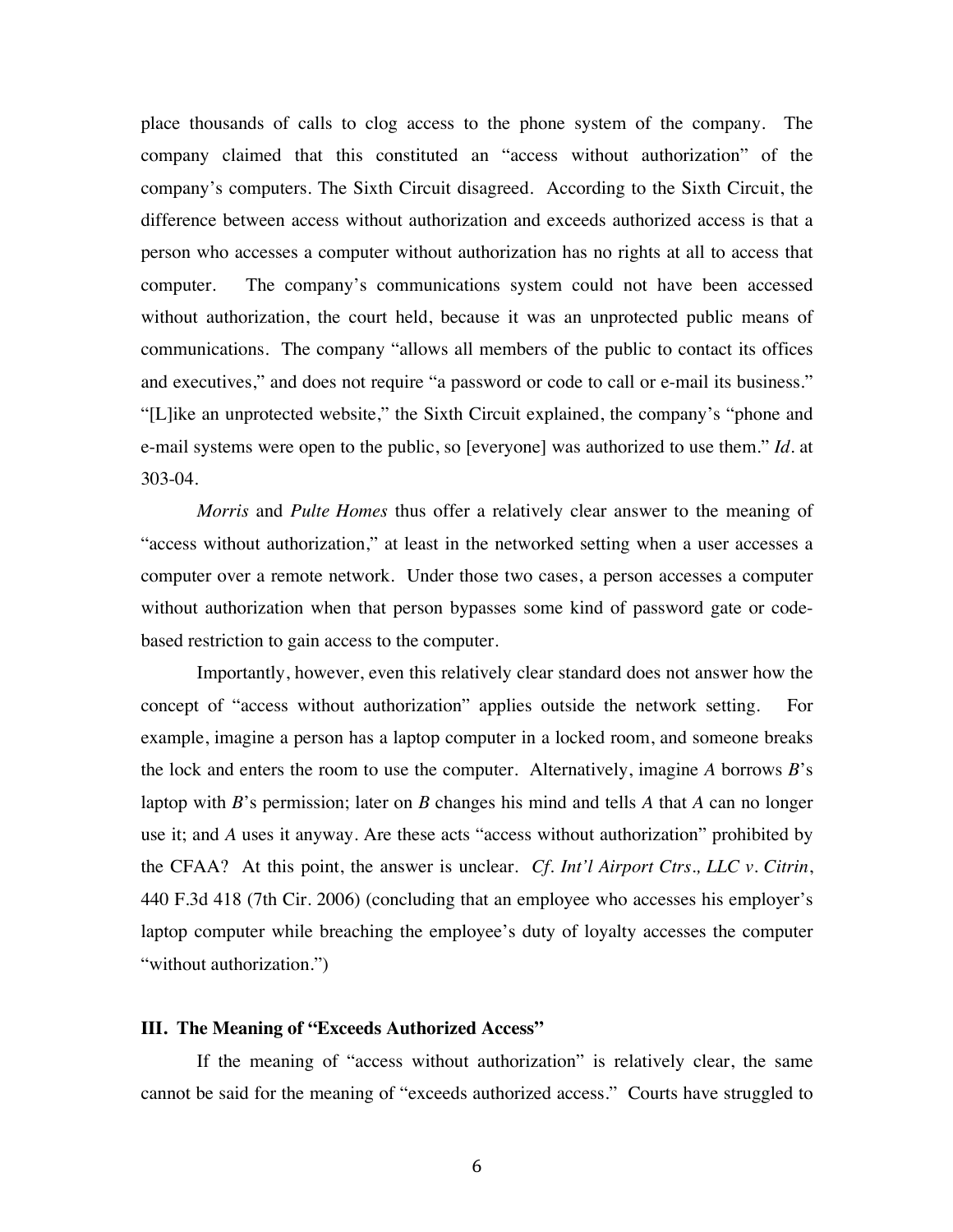understand the meaning of "exceeds authorized access" under the CFAA. The issue is presently the subject of massive confusion in the lower courts, with the federal courts of appeals sharply divided. Much of the problem is the circular definition of "exceeds authorized access," which is defined in 18 U.S.C.  $\S$  1030(e)(6) to mean "to access a computer with authorization and to use such access to obtain or alter information in the computer that the accesser is not entitled so to obtain or alter." Courts have divided on what conduct "exceeds authorized access" means because they disagree on what controls "entitlement."

Some courts have held that a written statement as to what the owner of the computer allows controls entitlement. Under this view, if a computer owner announces a written rule that governs how users must access the computer, then using the computer in a way inconsistent with that written rule "exceeds authorized access." For example, in *United States v. Rodriguez*, 628 F.3d 1258, 1263 (11th Cir. 2010), the Eleventh Circuit held that an employee of the Social Security Administration exceeded his authorized access under  $\S$  1030(a)(2) when he used a SSA database for personal reasons. SSA policy limited access to the database for official business: By breaching that policy and accessing the database for non-business reasons, the defendant had exceeded authorized access. *See id.* at 1263-64.

Other courts have taken a narrower view. For example, in *United States v. Nosal*, 676 F.3d 854 (9th Cir. 2012) (en banc), the en banc Ninth Circuit held that written restrictions do not govern access. According to the Ninth Circuit, a person "exceeds authorized access" when they have some rights to access a computer but nonetheless circumvent technological access barriers to access other information o the computer that they are not entitled to access. *See id.* at 858, 863. Put another way, under the Ninth Circuit view the CFAA only punishes hackers. Hackers who have no rights to access a network "access without authorization," while hackers have some rights to access a network "exceed[] authorized access. *See id.* at 858. *Accord* Orin S. Kerr, *Cybercrime's Scope: Interpreting "Access" and "Authorization" in Computer Misuse Statutes, 78* NYU L. Rev. 1596, 1662-63 (2003).

Courts have also divided on whether conduct "exceeds authorized access" absent explicit written conditions from the computer owner. For example, some courts contend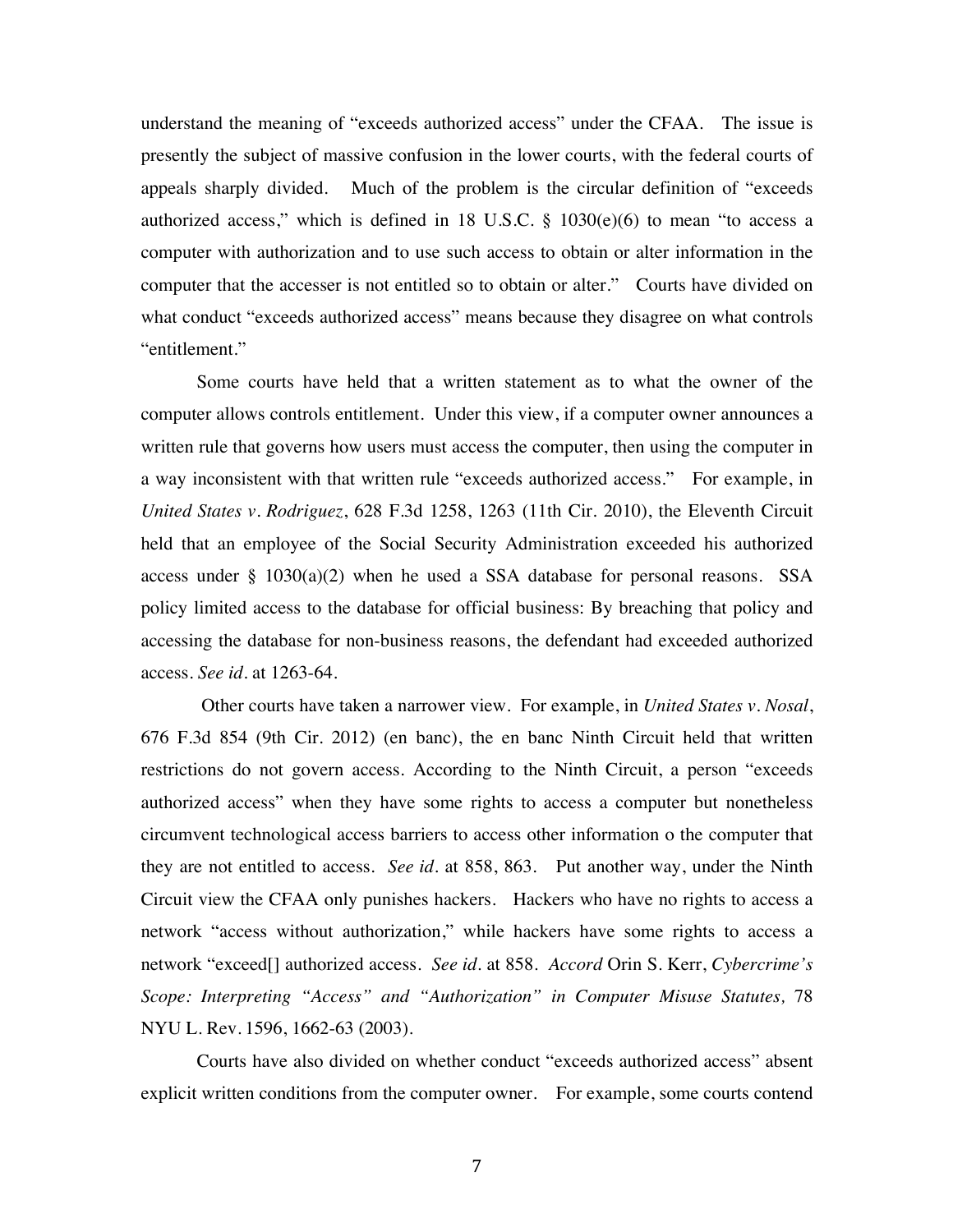that an employee acts without authorization by accessing his employer's computer with an intent to further acts contrary to the employer's interests. Under this agency theory, a employee violates criminal law by using the employer's computer outside of the scope of agency. *See Citrin*, 440 F.3d at 420–21. On the other hand, other courts have rejected the agency approach and held that an employee does not exceed authorized access by accessing the employer's computer with an intent to act contrary to the employer's interests. *See WEC Carolina Energy Solutions LLC v. Miller*, 687 F.3d 199, 206 (4th Cir. 2012) ("Such a rule would mean that any employee who checked the latest Facebook posting or sporting event scores in contravention of his employer's use policy would be subject to the instantaneous cessation of his agency and, as a result, would be left without any authorization to access his employer's computer systems.")

To add to the confusion, the Justice Department has taken the view that "exceeds authorized access" includes violating a written restriction on computer access such as the Terms of Use of a website. *See United States v. Drew*, 259 F.R.D. 449 (C.D.Cal.2009). This interpretation has the effect of prohibiting an extraordinary amount of routine computer usage. It is common for computers and computer services to be governed by Terms of Use or Terms of Service that are written extraordinarily broadly. Companies write those conditions broadly in part to avoid civil liability if a user of the computer engages in wrongdoing. If Terms of Use are written to cover everything slightly bad about using a computer, the thinking goes, then the company can't be sued for wrongful conduct by an individual user. Those terms are not designed to carry the weight of criminal liability. As a result, the Justice Department's view that such written Terms should define criminal liability – thus delegating the scope of criminal law online to the drafting of Terms by computer owners – would make criminals out of most computer users.

#### **IV. What Should Be Prohibited By the CFAA?**

The underlying question raised by the difficulties courts have in interpreting the CFAA is what kind of conduct Congress intended to prohibit. And since this Congress has the power to amend the statute, the more important question is prospective: What kind of conduct should be prohibited under the CFAA?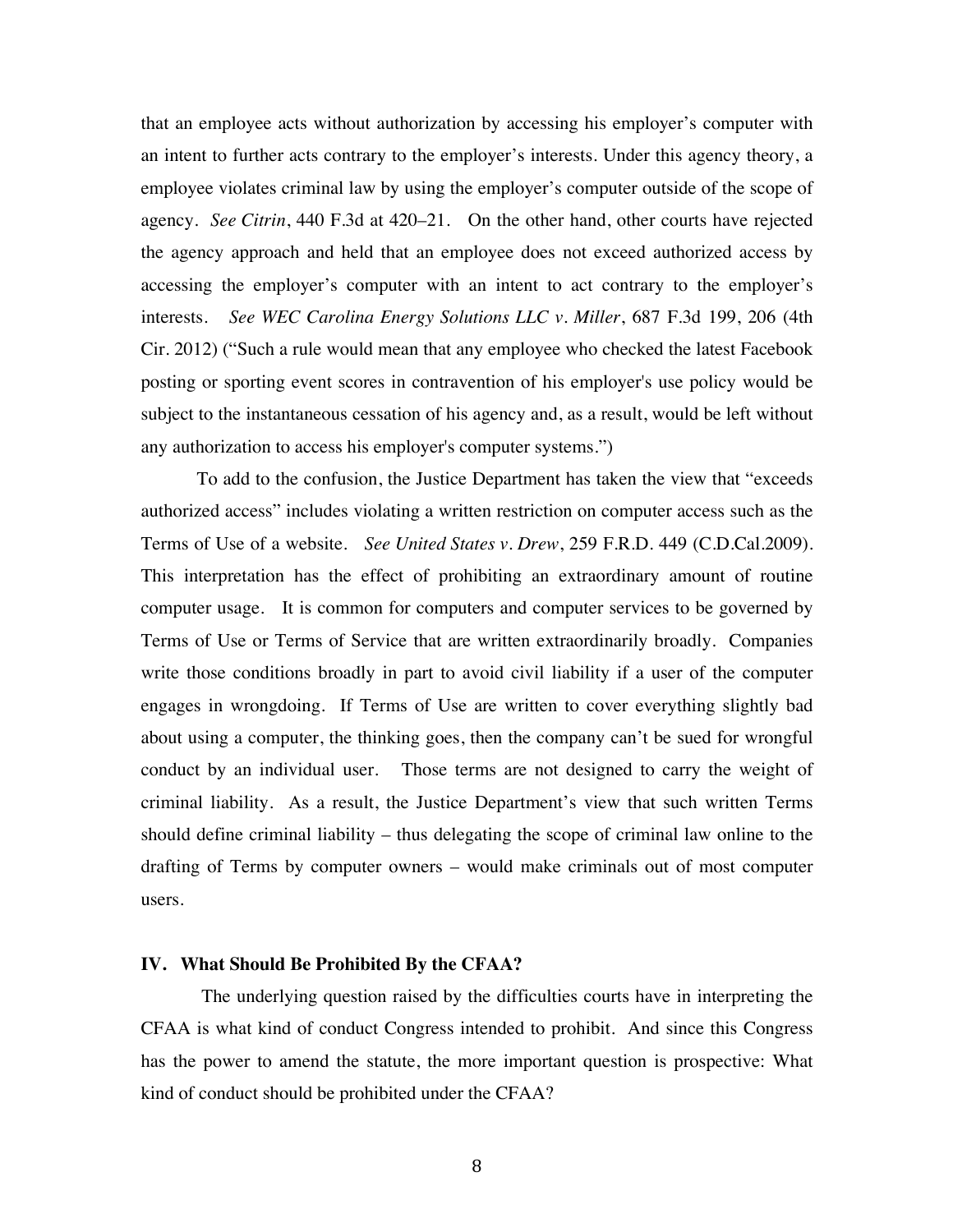I urge Congress to expressly adopt the *Nosal* rule. The CFAA should only apply to those who circumvent technological access barriers. The law should apply only to those who break in to computers – to use the common term, it should apply only to "hackers." In my view, this is the best reading of existing law. Further, Congress should expressly codify it to make clear the appropriate scope of the CFAA.

To be sure, there are some situations in which people do very bad things that happen to involve a violation of a written access restriction. If an individual commits a crime and happens to violate Terms of Service along the way, then the individual should be prosecuted for the crime committed. But the CFAA should not be a catch-all statute that always gives the federal government another ground on which to charge a wrongdoer who violated some other crime that happened to involve a computer.

The problem with a broader approach is that it inevitably ends up covering a great deal of innocent activity. Consider a few examples:

- A. A political blog announces a new rule that readers only are allowed to visit the blog if they plan to vote Republican in the next Presidential election. A reader who plans to vote for the Democratic nominee visits the blog in violation of the rule.
- B. A law student who is forbidden by law school policy to access the law school network during class intentionally violates the rule by checking his e-mail during a particularly boring lecture.
- C. You receive an e-mail from a friend that a new website, www.dontvisitme.com, has some incredible pictures posted that you must see. But there's a catch: The Terms of Service of the website clearly and unambiguously say that no one is allowed to visit the website. You want to see the pictures anyway and visit the website from your home Internet connection.

If violating an express condition on computer usage is a crime, then all three of the individuals in these scenarios above have committed a federal offense.

Such a law would be intolerable because Terms of Service are essentially arbitrary. Anyone can set up a website and announce whatever Terms of Use they like.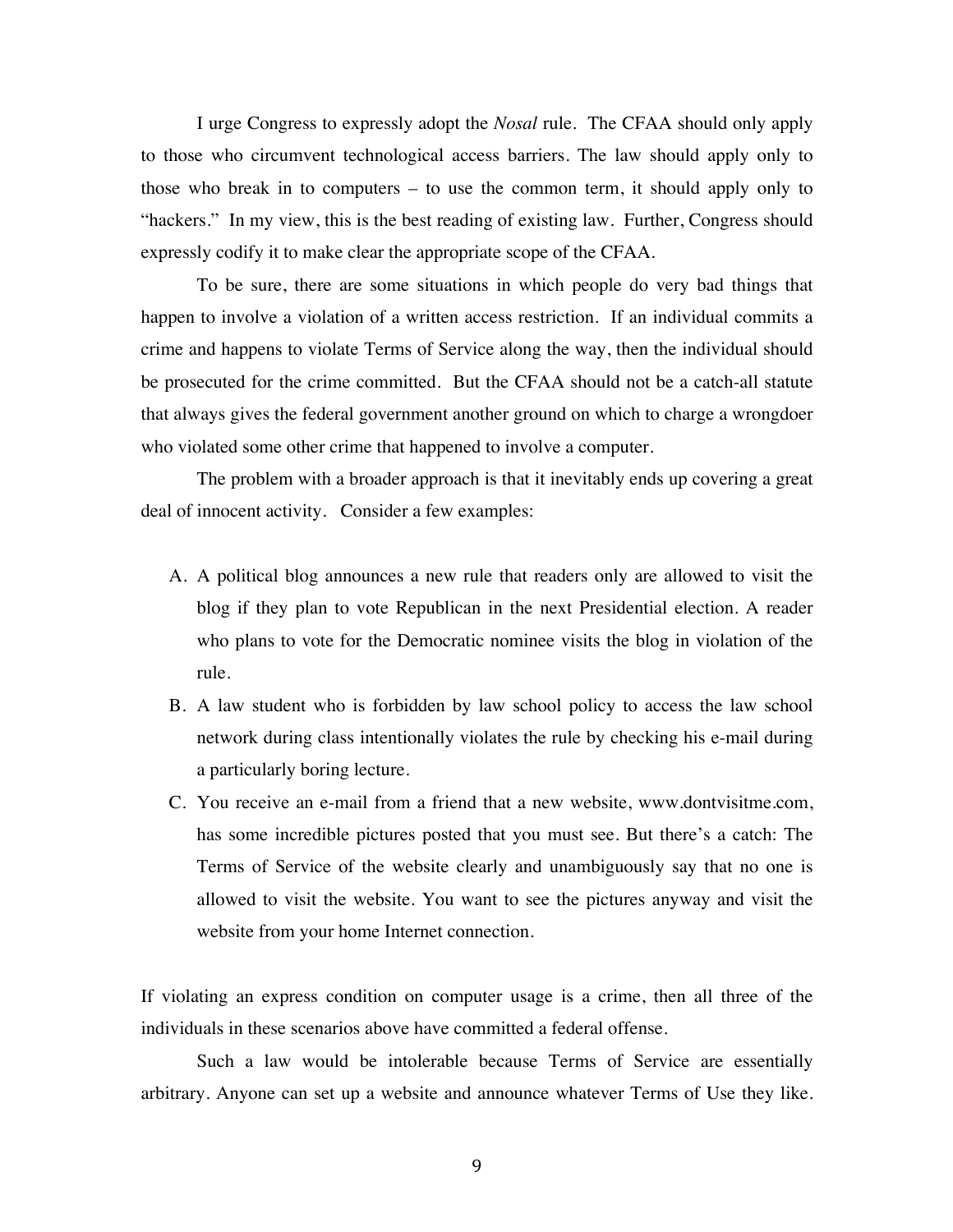Perhaps the Terms of Use will declare that only people who have been to Alaska can visit the website; or only people named "Frank" can visit. Under the Justice Department's interpretation of the statute, all of these Terms of Use can be criminally enforced. It is true that the statute requires that the exceeding of authorized access be "intentional," but this is a very modest requirement because the element itself is so easily satisfied. Presumably, any user who knows that the Terms of Use exist, and who intends to do the conduct that violated the Term of Use, will have "intentionally" exceeded authorized access.

I do not see any serious argument why such conduct should be criminal. Computer owners and operators are free to place contractual restrictions on the use of their computers. If they believe that users have entered into a binding contract with them, and the users have violated the contract, the owners and operators can sue in state court under a breach of contract theory. But breaching a contract should not be a federal crime. The fact that persons have violated an express term on computer usage simply says nothing about whether their conduct is harmful and culpable enough to justify criminal punishment. There may be cases in which harmful conduct happens to violate Terms of Use, and if so, those individuals should be punished under criminal statutes specifically prohibiting that harmful conduct. But the act of violating Terms of Service alone should not be criminalized.

In my view, the answer is to codify the *Nosal* rule. Instead of prohibiting two different acts, "access without authorization" and "exceed[ing] authorized access," the law should simply prohibit "access without authorization" defined in the following simple way: "the term 'access without authorization' means to circumvent technological access barriers to a computer or data without the express or implied permission of the owner or operator of the computer." This rule would codify *Nosal* and result in a simple rule that would allow the government to prosecute real intruders in networks but not go after those who simply breach terms of service.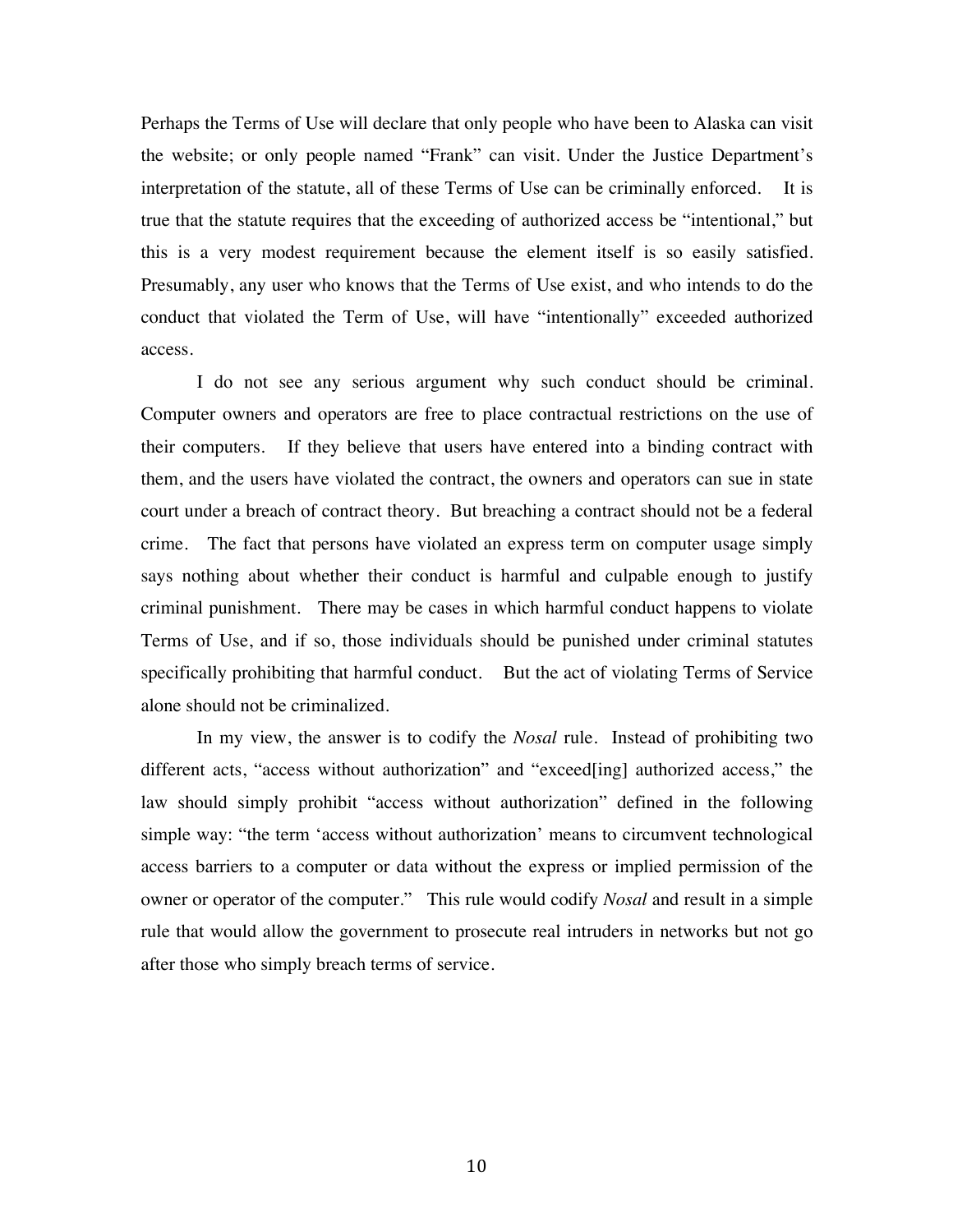#### **V. Additional Thoughts About the Future of CFAA Reform**

My written testimony only scratches the surface of the changes to the CFAA that I think are necessary. In addition to adopting the *Nosal* rule, I think Congress needs to better define and narrow the felony provisions of the statute to ensure that the statute accurately distinguishes minor offenses from major ones. I have posted statutory language that I suggest for CFAA reform here: http://www.volokh.com/wpcontent/uploads/2013/01/Amended10302.pdf I would be happy to discuss any of the changes I recommend in that draft during your questioning.

I want to conclude with four points about the future of CFAA reform:

1) *Congress can do this*. The CFAA dates back to the 1980s, and the major questions raised as to its scope are decades old. As a result, Congress should not be afraid to step in and better define the coverage of the statute. Although computer technologies can change quickly, the scope of authorization is a timeless issue. Federal criminal statutes are purely a creature of Congress: There are no federal common law crimes. As a result, Congress should feel not only the ability but the responsibility to explain with clarity what kind of conduct the criminal laws prohibit.

2) *A narrow but clear CFAA will serve both government interests and civil liberties interests.* The major ambiguity over the scope of the CFAA is an obvious problem from the standpoint of civil liberties. But it is also a problem for law enforcement. Significant statutory vagueness in a criminal statute invites courts to narrow or even invalidate the statute under the "void for vagueness" doctrine. As long as the CFAA retains its existing text, vagueness challenges will continue. *See generally* Orin S. Kerr, *Vagueness Challenges to the Computer Fraud and Abuse Act*, 94 Minn. L. Rev. 1561 (2010). Prosecutors need to rely on the CFAA when prosecuting important cases with real harms. A clear and specific statute will be better serve government interests than a vague and opaque one.

3) *Insider threats can be covered under a different statute.* Under the *Nosal* rule, insider threats can still be punished under some sections of the CFAA, such as 18 U.S.C. § 1030(a)(5)(A). But if Congress wishes to punish insiders beyond 18 U.S.C. §  $1030(a)(5)(A)$ , the answer is to punish insider threats using a different statute. To some